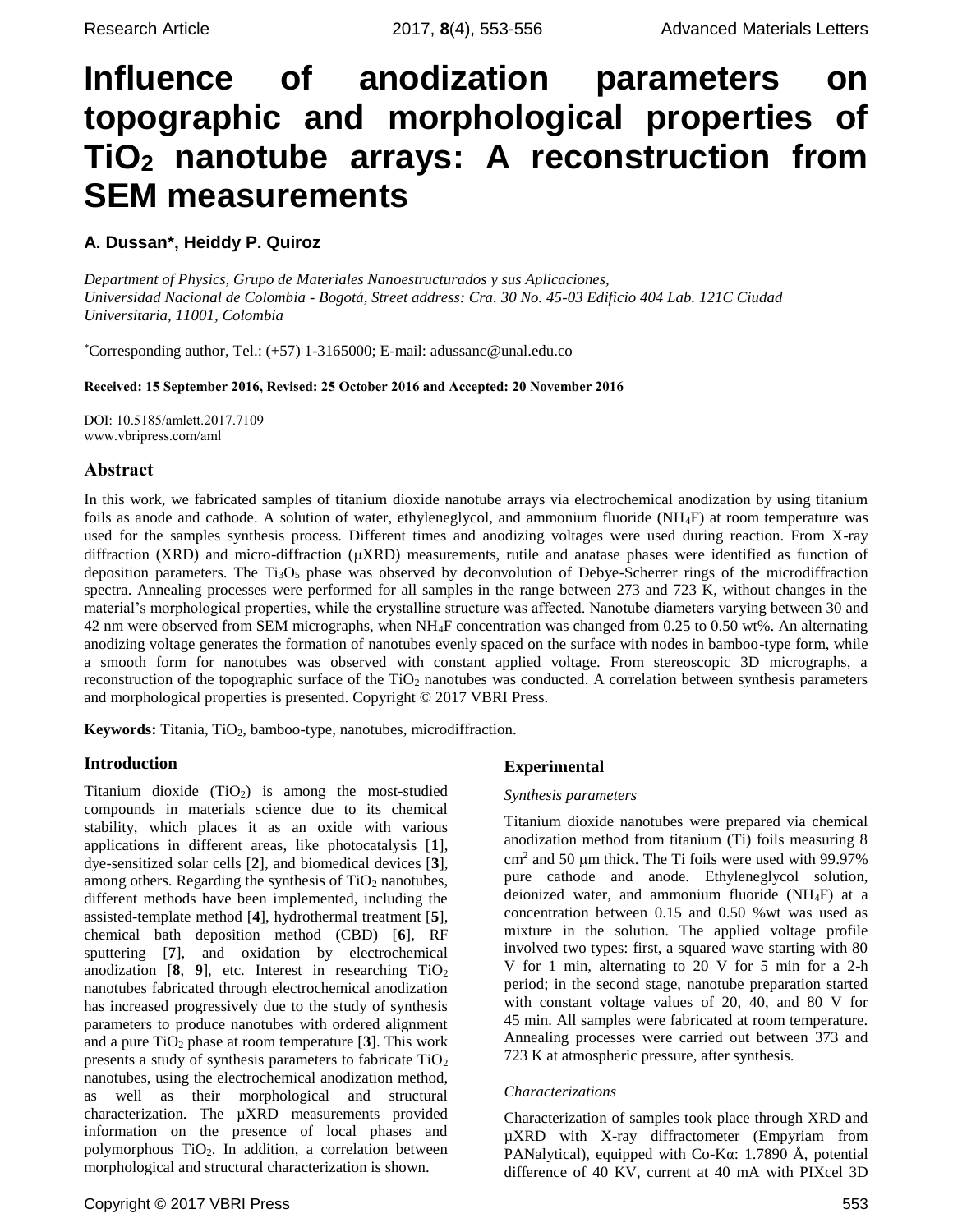2x2 detector. The software used to compare the samples was the X'Pert High-Score Plus through Rietveld refinement in the range of  $10^{\circ} \le 20 \le 140^{\circ}$  with angular steps of 0.0001°. Morphological characterization of the samples employed scanning electron microscopy (SEM), using a VEGA3 SB microscope containing a tungsten filament and applying an acceleration voltage of 4.89 KV under high vacuum conditions  $({\sim}10^{-6}$  mbar); the microscope also contains an Xflash 410M detector for stereoscopic micrographs.

## **Results and discussion**

The XRD pattern at room temperature presented **(Fig. 1a)** shows the phases found for the samples in which the NH4F concentration varied in the solution. Given that the H2O and NH4F concentration in the solution affects the formation of  $TiO<sub>2</sub>$  phases, a structural analysis of the samples was performed by varying NH4F: 0.15, 0.25, 0.35, and 0.5 wt%;  $H<sub>2</sub>O$  concentration of 2 wt% with constant and alternating voltage were used.

As observed, the Brookite phase is present when NH4F concentration was 0.15 and 0.25 wt%, while Anatase (PDF 01-073-1764) and Rutile (PDF 01-088-1174) phases appear for 0.35 and 0.5 wt% NH4F concentrations (**Fig. 1a)**. Other polymorphous phases were identified in the nanotubes as  $TiO<sub>2</sub>$  with orthorhombic characteristic (PDF 01-082-1137) in their structure.

Samples with constant voltage (**Fig. 1b)** present decreased amorphous halo and higher peak intensity, compared to the XRD pattern of the samples with alternating voltage. This can be associated to the continuum competition between oxide formation and  $Ti<sup>4+</sup>$  solvent during synthesis process favored by constant voltage. Increased applied voltage during the anodizing process revealed the presence of the Anatase and Rutile phases.



Fig. 1. XRD patterns of  $TiO<sub>2</sub>$  nanotubes: (a) varying NH<sub>4</sub>F in the solution, and **(b)** 0.25 wt% NH4F sample with constant voltage.

Nanotubes TiO<sub>2</sub> fabricated by electrochemical anodization have an amorphous crystallographic structure, that after annealing processes realized at atmosphere of oxygen, the walls of the nanotubes become crystalline phases like brookite, rutile and Anatase depending on the thermical process; however the rutile phase is more thermodynamically stable **[8**, **10]**.

Additionally, annealing processes were conducted for the sample with 0.25 wt% NH4F concentration. The XRD and μXRD measurements are presented (**Fig. 2)**.



Fig. 2. XRD patterns of  $TiO<sub>2</sub>$  nanotube samples with  $0.25$  wt% concentration of NH4F (bottom), µXRD obtained from the deconvolution of the Debye rings (middle), and Debye rings (upper): (**a**)  $T = 373$  K, (**b**)  $T = 573$  K, and (**c**)  $T = 723$  K. ( $\circ$  Titanium,  $\Box$  Rutile, Anatase,  $\Box$  Ti $_{0}$ ,  $\Box$  Ti<sub>6</sub>O,  $\triangle$  Ti<sub>3</sub>O<sub>5</sub>).

From µXRD the Rutile phase was observed in the sample with  $0.25$  wt% NH<sub>4</sub>F concentration when temperature varied between 373 and 723 K (**Fig. 2**); this can be attributed to Rutile being a segregated phase in the nanotubes and its identification is only located in some regions of the sample. The  $Ti<sub>3</sub>O<sub>5</sub>$  is a metastable phase associated to Ti and O recombination in the solution [**11**].



**Fig. 3.** SEM micrograph of the  $TiO<sub>2</sub>$  nanotubes, varying annealing temperature in the sample (2 wt% H2O and 0.25 wt% NH4F): (**a)** 293 K, (**b)** 373 K, and (**c)** 723 K.

SEM micrographs of the  $TiO<sub>2</sub>$  nanotubes after the annealing process are presented for T=293 K, 373 K, and 723 K (**Fig. 3)**. Note that sample surface is characterized for homogeneous formation of nanotubes with a hexagonal structure of thick walls. Temperature changes did not alter surface morphology, while the crystalline structure was modified (**Fig. 2**). The inner diameter of the nanotubes was  $34.34 \pm 1.95$  nm and their length was  $5.96 \pm 0.43$  µm.

On the other hand, SEM micrographs for the same sample; in this case, at 80 V for 45 min are presented **(Fig. 4)**. Nanotubes fabricated with constant voltage present a cylindrical morphology of thin walls and without nodes, confirming that bamboo-type structures are a consequence of the alternate voltage applied between electrodes **(Fig. 4b)**. Samples fabricated with constant voltage have been reported using Pt and Ti like electrodes, respectively **[12**, **13]**. A dependency of the pores size and smooth surface have a direct correlation with low constant voltages (20V - 40V) **[10**, **13]**; while that when the voltage is alternant during the reaction, there is a possibility of to obtain changes in the superficial morphology of the nanotubes and theirs applications **[14]**.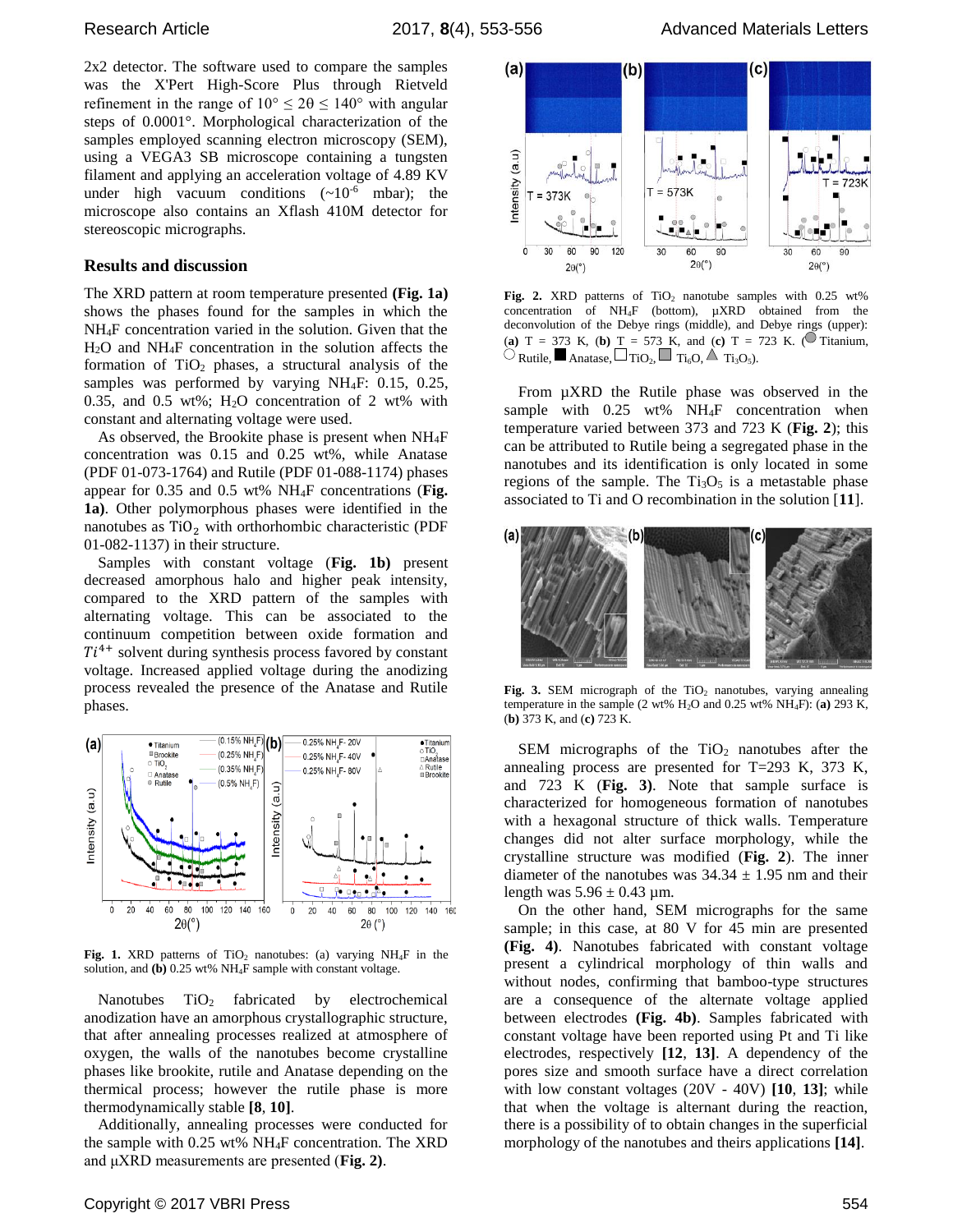

Fig. 4. SEM micrograph of the TiO<sub>2</sub> nanotubes, varying annealing temperature with a 0.25 wt% concentration of NH4F, 80 V and 723 K. **b)** presents a magnification of the upper part of the nanotubes.

From micrographs it was possible to obtain, that the internal diameter of the nanotubes was  $29.56 \pm 1.93$  nm and their length was  $2.97 \pm 0.19$  µm (Fig. 4). The decreased values, compared to those obtained, can be associated to the relaxation times because of alternating voltage changes  $[15]$ . Stereoscopic images of the  $TiO<sub>2</sub>$ nanotubes were obtained from of the sample with 0.25 wt% NH<sub>4</sub>F and 2 wt% H<sub>2</sub>O parameters and alternating voltage **(Fig. 5)**.

The stereoscopic image of the nanotubes, where the dark parts are associated to regions with greater depth is showed **(Fig. 5b)**. This image shows the inhomogeneity of the nanotube surface associated to imperfections on the Ti foil surface. Also, presents the nanotube reconstruction, showing further evidence of topography and surface inhomogeneity **(Fig. 5c)**; an inner diameter of  $34.34 \pm 1.95$  nm was obtained.



Fig. 5. TiO<sub>2</sub> nanotubes from the sample with 0.25 wt% NH<sub>4</sub>F concentration: **a)** SEM micrograph, **b)** Stereoscopic image, and **c)** nanotube reconstruction (nm).

With constant voltage, note that the decreased diameter may be associated to the oxide layer on the surface

becoming self-limiting, *i.e*., when no competition is generated between  $O_2$  and soluble [TiF<sub>6</sub>]<sup>2-</sup>, which limits the attack on the oxide compact layer and reduces nanotube dimension, compared to when alternating voltage was applied [**15**, **16**]. Inner diameter and length of titania nanotubes were obtained from SEM measurements and compared with others reports that using the same synthesis method **(Table 1)**. It was observed that in our case, both constant and alternant voltages have a strong dependence with the porous size and length of nanotube.

Table 1. Dimensions for TiO<sub>2</sub> nanotubes reported for electrochemical anodization method.

| Constant<br>Voltage (V) | Length<br>$(\mu m)$ | Inner diameter<br>(nm) | <b>Reference</b>             |
|-------------------------|---------------------|------------------------|------------------------------|
| $10 - 28$               |                     | $40 - 120$             | $[17]$                       |
| $20 - 50$               | 3.5                 | 54 - 96                | $\lceil 18 \rceil$           |
| 20                      | $0.32 - 1.2$        | 98                     | $\lceil 19 \rceil$           |
| $50 - 57$               | 0.1                 | $34 - 58$              | $\lceil 20 \rceil$           |
| $10 - 100$              | $0.78 - 5$          | $38 - 70$              | $\left\lceil 21\right\rceil$ |
| 60                      | 5                   | 100                    | $\left\lceil 22\right\rceil$ |
| 30                      | 4                   | 100                    | $\left[23\right]$            |
| 60                      | 46                  | 120                    | [24]                         |

#### **Conclusion**

This work fabricated  $TiO<sub>2</sub>$  nanotubes via anodization process and by changing applied voltage. Synthesis parameters affected inner diameter and length. As noted, annealing processes do not affect nanotube morphology, whilst the crystalline structure revealed changes in the phases. The SEM micrographs evidence a correlation between synthesis parameters and  $TiO<sub>2</sub>$  nanotube morphology.

#### **Acknowledgements**

This work was supported by Universidad Nacional de Colombia – DIB, Project Code Quipú No. 201010020493.

#### **Author's contributions**

All authors contributed equally to the work. Authors have no competing financial interests.

#### **References**

- 1. Kandiel, T.A.; Robben, L.; Alkaim, A; Bahnemann, D.; *Photochem. Photobiol. Sci.*, **2013**, *12*, 602. **DOI:** 10.1039/c2pp25217a
- 2. Yan, J.; Zhou, F.; *J. Mater. Chem.*, **2011**, *21*, 9406. **DOI:** 10.1039/c1jm10274e
- 3. Huang, J.Y.; Zhang, K.Q.; Lai, Y.K.; *Int. J. Photoenergy*, **2013**, *2013*, 1.
	- **DOI:** 10.1155/2013/761971
- 4. Chen, C.C.; Cheng, C.H.; Lin, C.K; *Ceram. Int*., **2013**, *39*, 6631. **DOI:** 10.1016/j.ceramint.2013.01.100
- 5. Bavykin, D. V.; Friedrich, J. M.; Walsh, F. C.; *Adv. Mater.*, **2006**, *18*, 2807. **DOI:** 10.1002/adma.200502696
- 6. Mayabadi, A.H.; Waman, V.S.; Kamble, M.M.; Ghosh, S.S.; Gabhale, B.B.; Rondiya, S.R.; Rokade, A.V.; Khadtare, S.S.; Sathe, V.G.; Pathan, H.M.; Gosavi, S.W.; Jadkar, S.R.; *J. Phys. Chem. Solids*, **2014**, *75*, 182. **DOI:** 10.1016/j.jpcs.2013.09.008